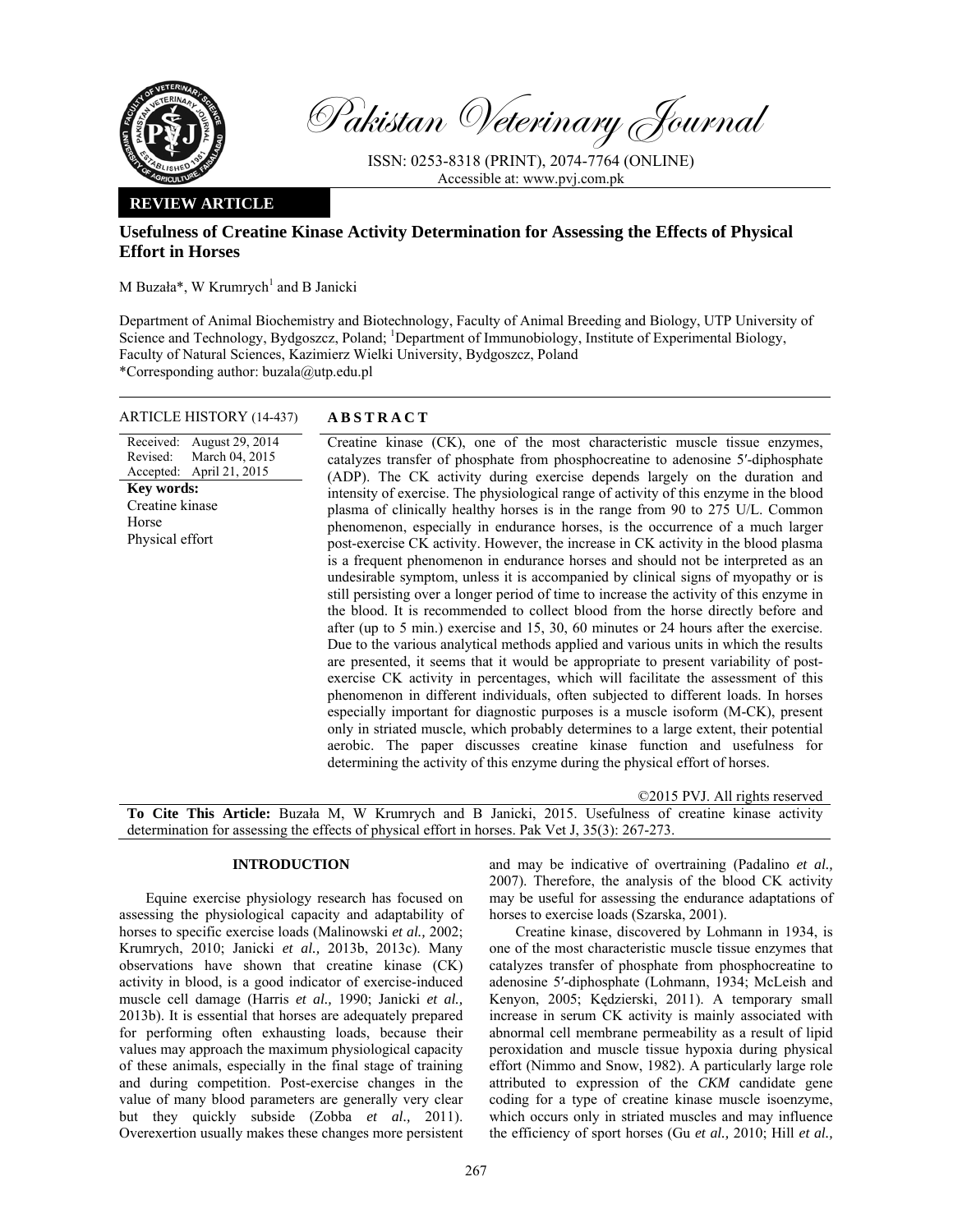2010; Schröder *et al.,* 2011). Type I muscle fibres are characterized by lower activity of muscle creatine kinase compared to type II fibres, which may be advantageous to sport horses whose muscles are composed primarily of type IIA and IIB fibres (Schröder *et al.,* 2011).

The present review is focused on the usefulness of determining creatine kinase activity for assessing the horse's adaptation to performing different exercise loads.

**Role of creatine kinase in muscles:** The main source of energy in the muscle cell is adenosino5`-triphosphate (ATP), the concentration of which is relatively low (2-5 mM), which allows muscles to contract for just several seconds. This being the case, additional metabolic processes have to take place in the activated muscle cell to maintain ATP homeostasis. It is determined by large reserves of phosphocreatine (20-35 mM), as a result of which ATP is regenerated in the cell after a reversible reaction catalyzed by creatine kinase. This enzyme transfers the phosphate group from phosphocreatine to adenosino5`-diphosphate (ADP) to generate cellular ATP. During ATP regeneration creatine kinase, by using ADP and  $H<sup>+</sup>$ , prevents muscle acidification and an increase in ADP concentration, which could inhibit ATP-dependent processes. The increase in adenosino5`-monophosphate (AMP) during long and exhausting work of muscles stimulates AMP-activated protein kinase (AMPK), which inactivates enzymes through their phosphorylation and stimulates the oxidation of fatty acids as well as the transport and absorption of glucose in the muscles. A decrease in ATP levels may cause ADP to be converted to ATP and AMP via adenylate kinase, after which AMP is converted to inosino5`-monophosphate (IMP) by AMP deaminase with a concurrent release of ammonia (Grzyb and Skorkowski, 2008; Westerblad *et al.,* 2010; Janicki and Buzała, 2013a). In horses, the concentration of IMP and ammonia in the muscles and blood increases during intense physical effort. As a result of metabolic processes, IMP can be further converted by inosine, hypoxanthine and xanthine to uric acid. The presence of these metabolites in blood indicates that ATP use in muscles has exceeded the ATP turnover rate and the adenine nucleotides were completely lost (Schuback and Essen-Gustavsson, 1998; Castejon *et al.,* 2006).

The rate of CK release from the cells depends on its molecular weight and intracellular location, the type of attachment to different intracellular structures, the ratio of intracellular and extracellular concentration, as well as the extent and rate of muscle damage (Harris *et al.,* 1998b). A physiologically greater amount of muscle CK is associated with the myofibrillar M-line, and a certain part of this isoform is loosely connected with band 1, as well as sarcolemma and endoplasmic reticulum (Rojo *et al.,*  1991; Wallimann *et al.,* 1992; Hornemann *et al.,* 2003; Brancaccio *et al.,* 2007). Creatine kinase is necessary for efficient function of the calcium pump by ensuring calcium ion homeostasis in the activated muscle cells. The abnormal flow of  $Ca^{2+}$  ions through calcium channels in the cell, resulting from inhibition of the calcium pump in the endoplasmic reticulum, arrests  $Ca<sup>2+</sup>$  ions in the sarcoplasm, which leads to a permanent muscle spasm (Grzyb and Skorkowski, 2008; Westerblad *et al.,* 2010; Janicki and Buzała, 2013a).

**Effect of oxidative stress on the activity of creatine kinase:** Although horses are endowed with many different adaptive mechanisms for performing exercise tasks, these animal vulnerable to the consequences of excessive exercise loads. During maximal exercise in horses more than 8-fold increase of the heart rate was demonstrated, while in a highly trained men this value is increased only less than 4-fold (Butler *et al.,* 1993; Art and Lekeux, 1995). In addition, there is also a more than twofold increase in the maximum oxygen consumption -  $VO<sub>2 max</sub>$ (ml/min/kg) and to the ratio of lung volume to body weight than in humans. Other examples of physiological adaptation of horses to intense physical effort is the ability to empty the spleen from red blood cells as a result of its autonomous contractions in the initial phase of exercise, maintaining hypoxia, and even excess  $CO<sub>2</sub>$  in the blood during intense exercise (Bayly *et al.,* 1989; Jones *et al.,*  1989), and also the greater then in humans number of mitochondria in horse's myocytes (Kayar *et al.,* 1989).

During different forms of physical activity in horses, there is an increase in oxygen utilization by mitochondria in the active muscle cells, which generates more reactive oxygen species (ROS). Research results suggest that intense physical effort of horses may result in a high (even 60-fold) increase in oxygen consumption in energy processes, so these animals are particularly susceptible to excess ROS (oxidative stress) (Chiaradia *et al.,* 1998). This phenomenon induces damage to cell lipid membranes as a result of intensive flow of electrons through the mitochondrial respiratory chain, ischemia and reperfusion, as well as high concentration of haemcontaining proteins (Ji, 1999; Evans, 2000). The increase in cell membrane permeability is also associated with muscle hypoxia during intense aerobic effort (Harris, 1998b). Another, so to speak secondary source of damage initiated by mechanical injuries are peroxidation processes induced by intensification of oxygen-dependent activity of phagocytes (Jackson and O'Farrell, 1993; Aoi *et al.,*  2004). These injuries, confirmed by histopathological examination, cause a release of many protein compounds (including CK) from the cytosol to the extracellular space (Valberg *et al.,* 1993; Kinnunen *et al.,* 2005b). The increase in ROS generation also results in changes in the antioxidant potential, which depend mainly on the duration and intensity of exercise, and on the degree of training, breed, sex, condition of horses, and the climatic conditions (Harris *et al.,* 1998b; Piccione *et al.,* 2007a, 2009; Lejeune *et al.,* 2010; Soares *et al.,* 2011; Janicki *et al.,* 2013d).

**Activity of creatine kinase during exercise of horses:**  The results of many observations made in horses, indicate that the duration and intensity of physical activity are major determinants of exercise-induced CK activity in the blood (Art *et al.,* 1990; Stopyra, 2002; Jawor *et al.,* 2007; Krumrych, 2007). Research carried out 3-month training under controlled conditions on a treadmill 5 times a week showed that CK activity before and after exercise fell within the physiologically normal range (Boffi *et al.,*  2002). Standardized exercise test of horses on a treadmill submerged in water showed a significant increase in the plasma activity of this enzyme (Lindner *et al.,* 2012). In studies, Anderson (1975) confirmed that the post-exercise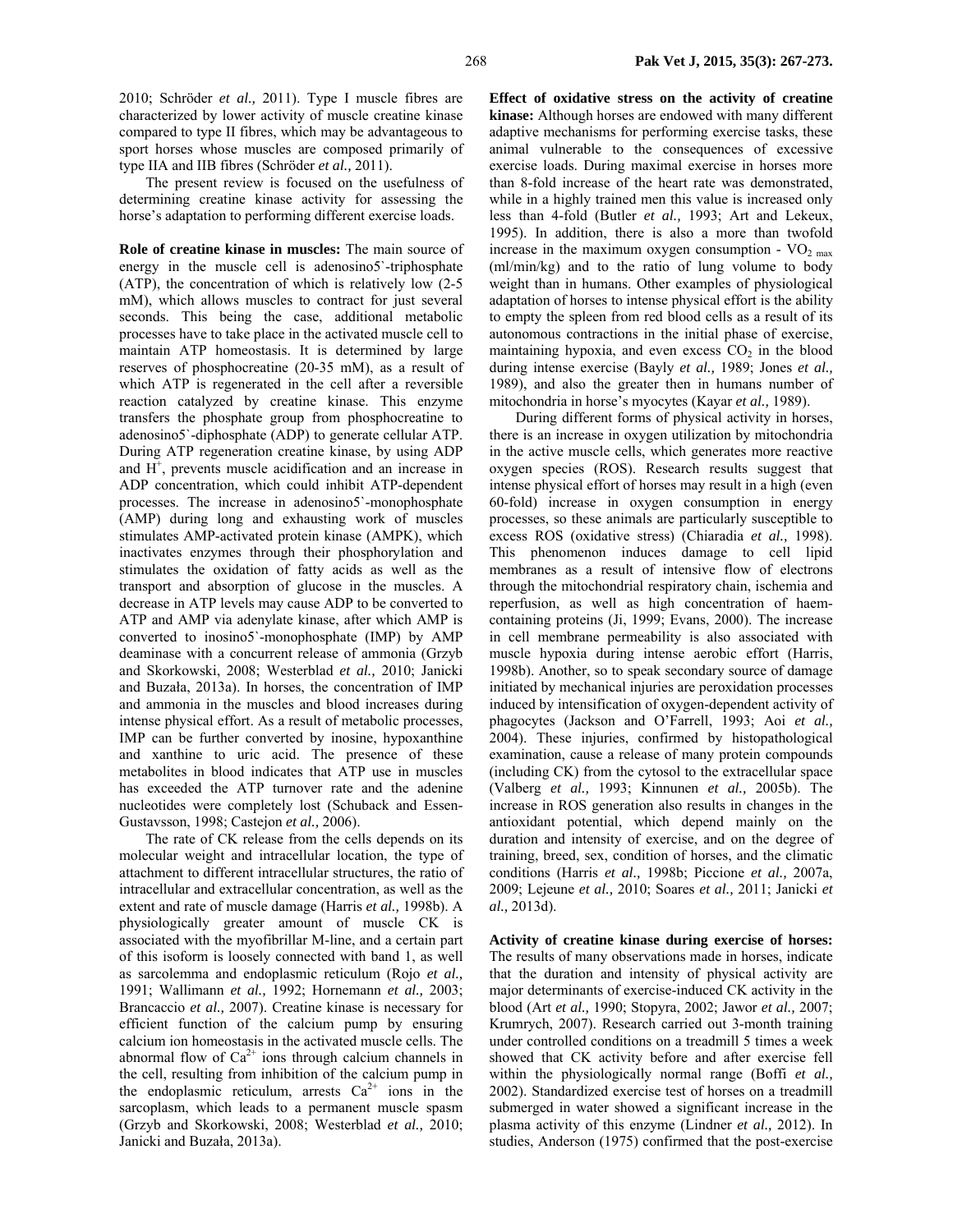increase in CK activity is directly proportional to the duration of effort. This is confirmed by field observations, indicating that following a short-term effort increase in CK is smaller than in horses competing in endurance (Piccione *et al.,* 2007a; Serteyn *et al.,* 2009; Cywińska *et al.,* 2012; Jagrič *et al.,* 2012; Gondin *et al.,* 2013).

Own research (Krumrych, 2007) also confirmed the relationship of the physical load value with changes in the activity of this enzyme. Post-exercise increase in CK was relatively low (5%) in recreational horses and significantly different from the results recorded in the standard exercise training event (41%), race (31%) and jumping (23%) horses. Relatively high CK values were also found in racehorses, which suggests that muscle microinjuries may occur as a result of even short but intense exercise. The results obtained are correlated to the observations of other authors on horses subjected to different exercise loads (Art *et al.,* 1990; Stopyra, 2002; Jawor *et al.,* 2007), with the highest post-exercise increase in CK activity observed after long-distance rides (Kerr and Snow, 1991; Hargreaves *et al.,* 2002) – immediately after a 140-km ride, the activity of this enzyme increases as much as 10-fold (Marlin *et al.,* 2002). According to some authors, the increase in muscle enzyme activity in the blood plasma is common in endurance horses and should not be interpreted as a side effect, unless it is accompanied by clinical signs of myopathy, and the increased activity of this enzyme in the blood plasma lasting a long time (Nimmo and Snow, 1982). The study of Szarska (2001) and Cywińska *et al*. (2012) showed that the extent of change in the enzyme activity depends on the length of distance covered. The plasma activity of creatine kinase in horses after endurance exercise on the 120 km increased about 14-fold compared with before the exercise (Serteyn *et al.,* 2009). Another study (Cywińska *et al.,*  2012) showed that CK activity increased almost 18-fold after prolonged exercise. It should be noted that exerciseinduced increase in CK activity is temporary. In horses, the activity of this enzyme may easily double without noticeable clinical consequences, and the values of 2,000- 3,000 U/L post exercise are often observed in longdistance horses that complete the race. It seems that this phenomenon may reflect the adaptation of skeletal muscles to the exercise loads (Cywińska *et al.,* 2012) as a result of strengthening the muscle cell membranes and connective tissue, as well as conversion of type IIx fibres to tougher type IIB fibres and a decrease in oxidative stress by increasing the activity of antioxidant enzymes (Lindner *et al.,* 2006).

The results of many studies suggest that increased activity of CK in the blood occurs during intensive exercise (Milne *et al.,* 1976; Pösö *et al.,* 1983; Harris *et al.,* 1990), while smaller loads do not cause a significant increase in the activity of this enzyme (Table 1). No changes in CK activity were found in foals as a result of standardized daily training during 140 days (Tateo *et al.,*  2008). In horses, prior to 14 days standardized exercise test, activity of CK in blood plasma was increased only slightly (and non-significantly) immediately after exercise (Escribano *et al.,* 2011). Slightly higher values of this enzyme were reported by Kędzierski (2009) for horses aged 2-4 years during standard exercise, done 5 days per week for one month. Another study found CK activity to gradually and significantly increase until 60 days of training and to decrease in the final stage of training (80 days) during standard training of horses aged 3-4 years (Fazio *et al.,* 2011). In a study by Janicki *et al*. (2013b) recorded a trend to a small, progressive increase in resting activity during of the 100-day performance test. Because the exercise load did not change towards the end of training, the muscle cells have probably adapted to the load applied (Lindner *et al.,* 2006). When the cyclic submaximal loads ended, CK activity in the plasma of horses was significantly higher than after a short test of

**Table 1:** Mean activity of CK in adult horses in physiological conditions depending on different types of exercise

| CK (IU/L)                              |         |                |                             |  |
|----------------------------------------|---------|----------------|-----------------------------|--|
| Characteristic of exercise             | At rest | After exercise | References                  |  |
| Short, intense exercise on a treadmill | 147     | 198            | Oliveira et al. (2014)      |  |
| Recreation exercise                    | 219     | 229            | Krumrych (2007)             |  |
| Police horses on duty                  | 165     | 224            | Kruljc et al. (2014)        |  |
| Polo competition                       | 44      | 208            | Zobba et al. (2011)         |  |
| Jumping training                       | 164     | 199            | Jawor et al. (2007)         |  |
| Jumping training                       | 192     | 238            | Krumrych (2007)             |  |
| Jumping competition                    | 120     | 195            | Soares et al. (2011)        |  |
| Jumping competition                    | 179     | 269            | Lejeune et al. (2010)       |  |
| Race training (1000±200 m)             | 95      | 187            | White et al. (2001)         |  |
| Race competition (1800 m)              | 136     | $ 42\rangle$   | Piccione et al. (2007b)     |  |
| Race trening                           | 221     | 289            | Krumrych (2007)             |  |
| <b>Trotters trening</b>                | 238     | 271            | Krumrych (2007)             |  |
| Driving trening                        | 207     | 293            | Krumrych (2007)             |  |
| Endurance training (30 km)             | 176     | 317            | Mei et al. (2010)           |  |
| Endurance rides (34-60 km)             | 180     | 335            | Cywińska et al. (2012)      |  |
| Endurance rides (40, 80, 120 km)       | 246     | 1,405          | Adamu et al. (2012b)        |  |
| Endurance rides (70, 100 km)           | 245     | 414            | Teixeira-Neto et al. (2008) |  |
| Endurance rides (80 km)                | 277     | 611            | Hargreaves et al. (2002)    |  |
| Endurance rides (80 km)                | 275     | 568            | Kinnunen et al. (2005a)     |  |
| Endurance rides (91 km)                | 131     | 614            | Muñoz et al. (2010)         |  |
| Endurance rides (120 km)               | 9       | 2,667          | Serteyn et al. (2010)       |  |
| Endurance rides (121 km)               | 222     | 984            | Castejon et al. (2006)      |  |
| Endurance rides (140 km)               | 222     | 2,154          | Marlin et al. (2002)        |  |
| Endurance rides (120-160 km)           | 167     | 2,959          | Cywińska et al. (2012)      |  |
| Endurance rides (120, 160 km)          | 382     | 7,185          | Lejeune et al. (2010)       |  |
| Endurance rides (164 km)               | 318     | 1,189          | Castejon et al. (2006)      |  |
| Endurance rides (166 km)               | 155     | 1,309          | Muñoz et al. (2010)         |  |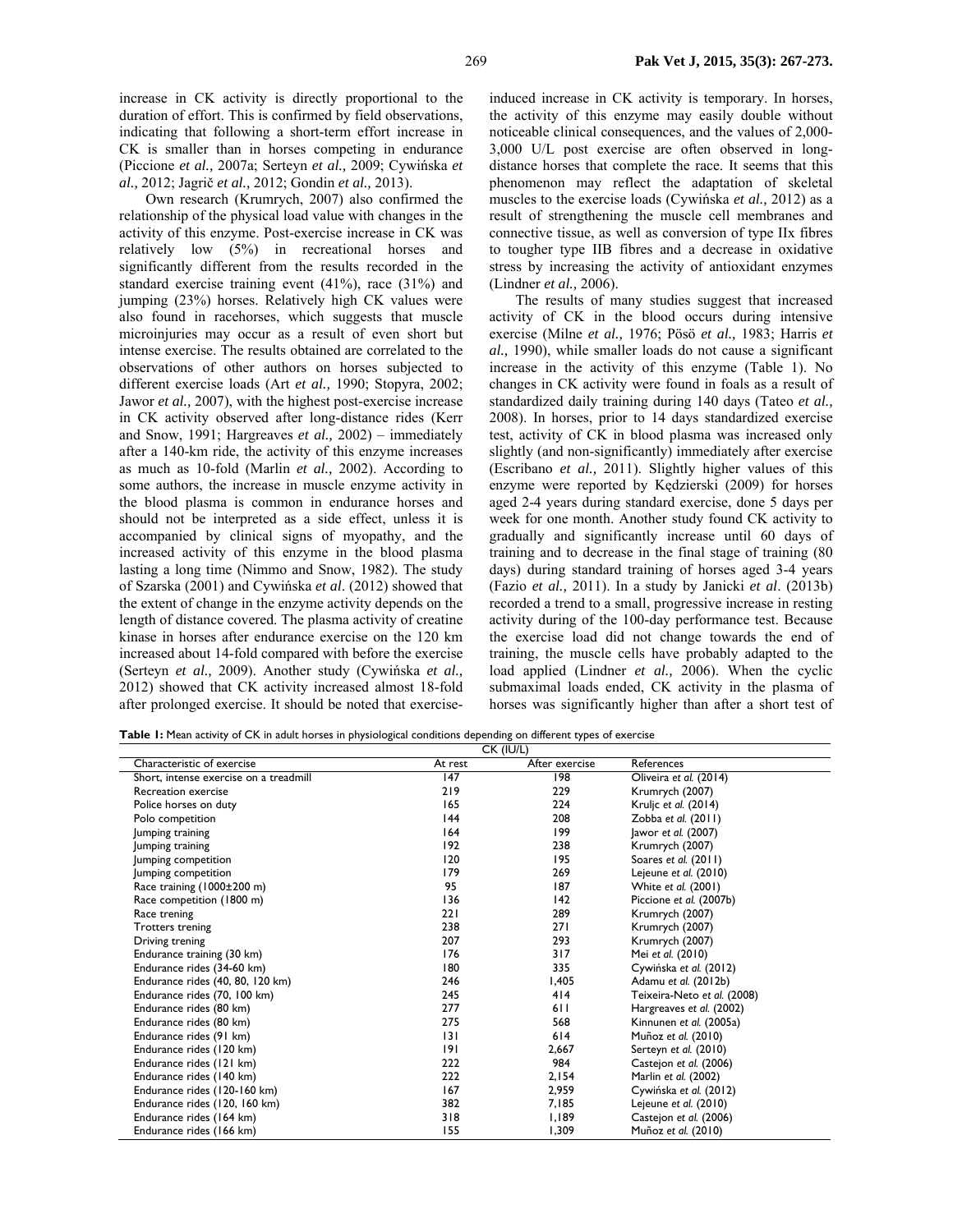

Fig. 1: The range of values CK (IU/L) in resting foals depending on month of age (Muñoz *et al.* 2012).

**Table 2:** Mean activity of CK in adult horses with exertional rhabdomyolysis

| Conditions                      | CK (IU/L) | References                |  |
|---------------------------------|-----------|---------------------------|--|
| Affected                        | > 1,500   | McEwen and Hulland (1986) |  |
| Day I after competition         | 10,340    | Muñoz et al. (2013)       |  |
| 1.5 hrs after stopping exercise | 12,430    |                           |  |
| Mild                            | 56,103    | El-Ashker (2011)          |  |
| Severe                          | 267,906   |                           |  |
| <b>Survivors</b>                | 73,999    | El-Ashker (2012)          |  |
| Non-survivors                   | 241,164   |                           |  |

high intensity. The period of preparation for increasing exercise loads has a significant effect on CK activity in the blood while reducing the horse's response to effort (Siciliano *et al.,* 1995). The differences in post-exercise CK activity reflect different exercise load of horses, depending on the type of use. Higher mean activity of this enzyme was observed after exercise in event and racing horses. More than 60% of the animals of these groups demonstrated significantly higher after exercise (Krumrych, 2007), but in the range of physiological standards (Muñoz *et al.,* 2012) CK activity (60-340 IU/L), compared with the other horses. This result implies a relationship of intensity of damage muscle cells, as in the whole course of the training session event horses registered the highest mean value of  $\%VO_{2max}$ , while the racehorses were characterized by far the largest mean value of this ratio in the phase of intensive effort.

On the resting CK activity in horses affected, except to the intensity and duration of exercise, many other physiological factors such as age, breed or circadian rhythm. In foals, aged between 3 and 6 months was observed the largest resting activity of CK in blood plasma (Fig. 1). It is considered to be associated with increased muscle activity during the weaning period, although foals generally have higher CK levels than adult horses (Muñoz *et al.,* 2012). In a study by Janicki *et al*. (2013b), mean resting activity of CK in the serum of 3- to 4-year-old stallions during a 100-day performance test fell within the physiologically normal range for the species. Jawor *et al*. (2007) showed the mean resting levels of CK activity in the blood of endurance horses to be significantly higher than in jumping, race and event horses. It was also found that in the developing countries, cold-blooded horses working in adverse conditions are characterized by higher CK activity in blood compared to warm-blooded horses in the developed countries (Pritchard *et al.,* 2009). A reliable assessment of CK activity should also account for the circadian rhythm. The acrophase (time of peak) during daily rhythm of CK

activity was observed in horses during the photophase (period of light) before exercise (11:02-10:26 AM) and post exercise (2:51-3:56 PM), and during the scotophase (the dark phase) (7:08-6:25 PM) immediately after exercise (Piccione *et al.,* 2009).

**Diagnostic usefulness of determining creatine kinase during physical effort of horses:** After intense exercise, the blood concentration of CK peaks within 4 to 6 hours and its half-life is 90-120 minutes, which makes CK a reliable and relatively sensitive indicator for detection and monitoring of muscle damage in the horse (Siciliano *et al.,* 1995; Harris *et al.,* 1998b; Boffi *et al.,* 2002; Chaney *et al.,* 2004). This enzyme is thus relatively quickly removed from the blood, and the high CK values return to normal in a short period of time (Harris *et al.,* 1998b; Aoki and Ishii, 2012). Interpretation of the results is complicated by large variation in the activity of this enzyme as a result of different exercise intensity and duration regimens used, together with varying sampling intervals and the possibility that the studies may have included horses with possible muscular problems (Muñoz *et al.,* 2002; 2010; 2013). It is suggested that the sampling at least 24 h after exercise can be helpful in the diagnosis of skeletal muscle damage. This allows to distinguish horses showing normal physiological response to exercise and those with abnormal or pathologic response to the applied load (Harris *et al.,* 1990). The blood is most commonly collected directly before and after (up to 5 min.) exercise and 15, 30, 60 minutes or 24 hours after the exercise (Kanter *et al.,* 1988; Räsänen, 1995; Castejon *et al.,* 2006; Krumrych, 2007; Jawor *et al.,* 2007; Piccione *et al.,* 2007a, 2010; Escribano *et al.,* 2011; Soares *et al.,*  2011; Zobba *et al.,* 2011; Janicki *et al.,* 2013b). It should be noted, however, that a delay in analyzing CK activity in the blood collected from horses may cause an additional increase in CK induced by adenylate kinase being released from erythrocytes and free hemoglobin. This enzyme may also disturb the assessment of the activity of other analytes and adversely affect the diagnostic interpretation of the results obtained (Rendle *et al.,* 2009).

The measurement of CK activity before and after exercise is helpful in diagnosing some pathological conditions of the muscles and can be a reliable indicator of overtraining in horses (Padalino *et al.,* 2007; Aoki and Ishii, 2012). According to many authors, plasma activity of CK in clinically healthy horses ranges between 90 and 275 U/L (Siciliano *et al.,* 1995; Muñoz *et al.,* 2002), although Ostaszewski *et al*. (2012) believe that the maximum value should not exceed 200 U/L. As a result of intense exercise, serum activity of CK may increase as much as 35-fold (Siciliano *et al.,* 1995). It should be noted at the same time that this reaction is often unrelated to any external clinical signs of myopathy in horses. Postexercise increase in the activity of CK in blood is mainly due to a change in cell membrane permeability rather than muscle cell necrosis. It was found that only very high levels of CK activity in blood plasma (>10,000 U/L) reflect a considerable disintegration of skeletal muscles in horses (Siciliano *et al.,* 1995). One such disease is recurrent exertional rhabdomyolysis a hereditary disorder of calcium metabolism with concurrent changes in gait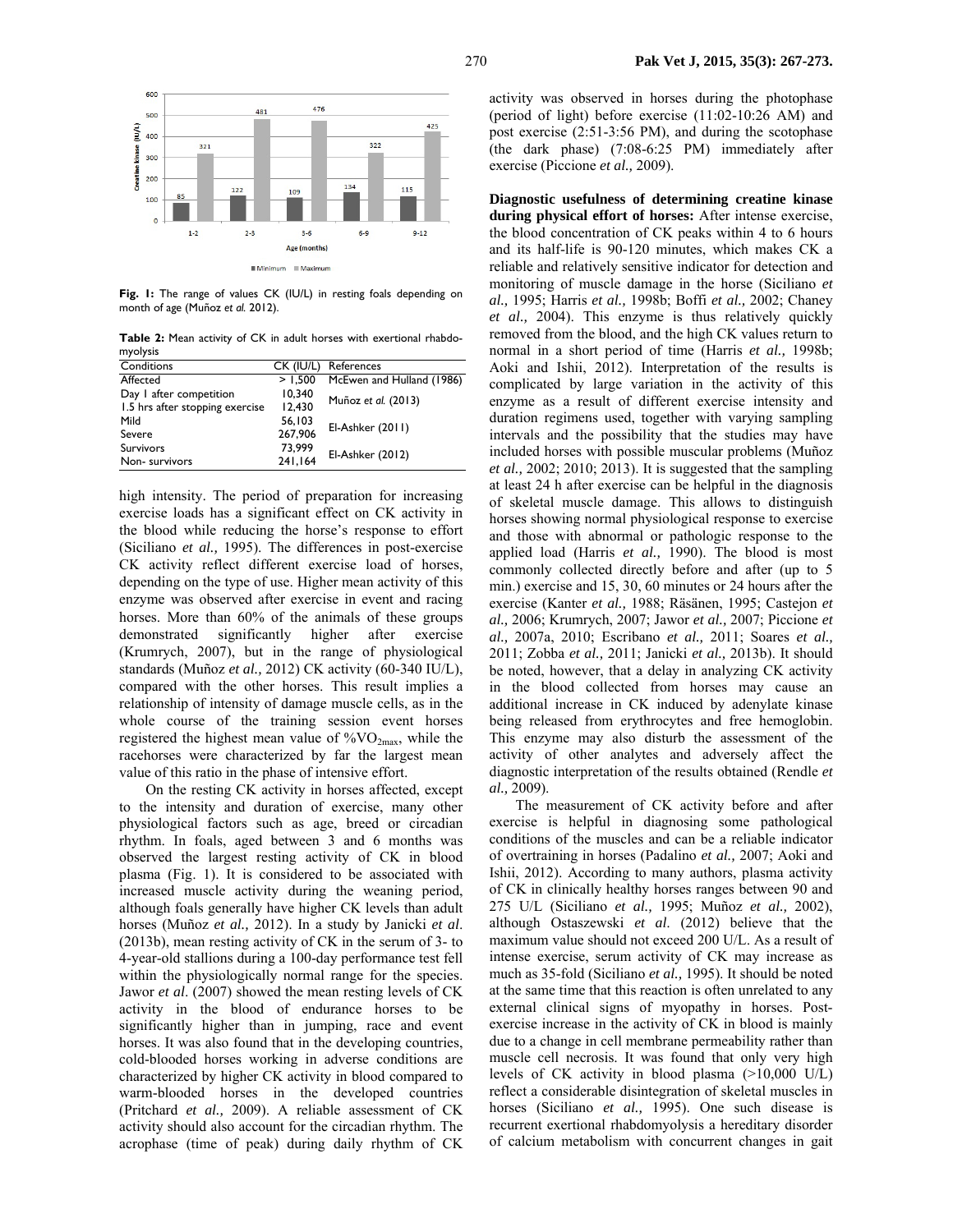due to muscle cramping and stiffness (Castejon *et al.,*  2006; Chaney *et al.,* 2009), during which serum CK activity may increase as much as 10- to 900-fold (Table 2). A significant increase in resting values of CK activity was found in draught horses diagnosed with exertional rhabdomyolysis, which may be indicative of muscle cell degradation (El-Ashker, 2012). In endurance horses with metabolic disorders, CK activity was significantly higher compared to horses without metabolic disorders that completed the race (Adamu *et al.,* 2012a). Measurement of serum CK activity after maximal exercise may be also useful for diagnosing polysaccharide storage myopathy (PSSM**)**. This disease, which is mainly found in Quarter Horses, is related to abnormal glycogen metabolism in skeletal muscles. CK activity in the serum of these horses increases considerably 4 h after maximal and submaximal exercise and is significantly higher in affected compared to healthy horses of this breed. However, submaximal exercise is more commonly used in sport and recreation and can be, according to Annandale *et al*. (2005), more effective in inducing increase in muscle enzymes in horses with PSSM than maximal exercise. Therefore, the measurement of CK activity after physical exercise may be a more effective toolin the monitoring of this disease in horses (Evans, 2007).

It has recently been shown (Ostaszewski *et al.,* 2012) that β-hydroxy-β-methylbutyrate (HMB) may strengthen the muscle cell membrane during intensive exercise in horses. Giving horses 15 g CaHMB/day caused a significant decrease in exertion-induced increase of CK activity in blood plasma. Another effective antioxidant that reduces the release of CK during exercise in horses is γ-oryzanol, which, as a potent inhibitor of reactive oxygen species generation, protects lipid cell membranes from peroxidation, thus reducing their permeability.

**Conclusion:** Determine the activity of creatine kinase may be a reliable indicator of the impact assessment exercise in horses. The CK activity during exercise depends largely on the duration and intensity of exercise. These factors may affect different CK activity during exercise in horses as well as age, breed or circadian rhythm. According to many authors, plasma activity of CK in clinically healthy horses ranges between 90 and 275 U/L. However, the increase above this range, the activity of CK in the blood plasma is a frequent phenomenon in endurance horses and should not be interpreted as an undesirable symptom, unless it is accompanied by clinical signs of myopathy or persisting over a longer period of time to increase the activity of this enzyme in the blood. Dispersion of the results on CK activity shown in the literature may also result from different time of blood sampling from horses after exercise. It is recommended to collect blood from the horse directly before and after (up to 5 min.) exercise and 15, 30, 60 minutes or 24 hours after the exercise. Due to the various analytical methods applied and various units in which the results are presented, it seems that it would be appropriate to present variability of post-exercise CK activity in percentages, which will facilitate the assessment of this phenomenon in different individuals, often subjected to very different loads. In addition, further research on CK in horses should include determining the activity of the muscle isoform of creatine kinase (M-CK), which is only released from skeletal muscle cells. This will allow a precise assessment of the impact of the applied loads on the status of skeletal muscle cells than total CK activity in the organism of horses.

### **REFERENCES**

- Adamu L, MA Noraniza, A Rasedee and A Bashir, 2012a. Metabolic responses in endurance horses during racing in relation to uric acid profile, leucocytes, heart rate and plasma biochemical parameters. Vet Med (Praha), 57: 591-596.
- Adamu L, NM Adzahan, R Abdullah and B Ahmad, 2012b. Alterations in biochemical, hematological and physical parameters in endurance horses with metabolic crisis. | Anim Vet Adv, II: 4108-4114.
- Anderson MG, 1975. The influence of exercise on serum enzyme levels in the horse. Equine Vet J, 7: 160-165.
- Annandale EJ, MS Stephanie, J Valberg and B Essén-Gustavsson, 2005. Effects of submaximal exercise on adenine nucleotide concentrations in skeletal muscle fibers of horses with polysaccharide storage myopathy. Am J Vet Res, 66: 839-845.
- Aoi W, Y Naito, Y Takanami, Y Kawai, K Sakuma, H Ichikawa, N Yoshida and T Yoshikawa, 2004. Oxidative stress and delayedonset muscle damage after exercise. Free Radic Biol Med, 37: 480- 487.
- Aoki T and M Ishii, 2012. Hematological and biochemical profiles in peripartum mares and neonatal foals (Heavy Draft Horse). J Equine Vet Sci, 32: 170-176.
- Art T and P Lekeux, 1995. Ventilatory and arterial blood gas tension adjustments to strenuous exercise in Standardbreeds. Am J Vet Res, 56: 1332-1337.
- Art T, H Amory, D Desmecht and P Lekeux, 1990. Effect of show jumping on heart rate, blood lactate and other plasma biochemical values. Equine Vet J, 22 (Suppl 9): 78-82.
- Bayly WM, DR Hodgson, DA Schultz, JA Dempsey and PD Gollnick, 1989. Exercise-induced hypercapnia in the horse. J Appl Physiol, 67: 1958-1966.
- Boffi FM, J Cittar, G Balskus, M Muriel and E Desmaras, 2002. Traininginduced apoptosis in skeletal muscle. Equine Vet J, 34 (Suppl 34): 275-278.
- Brancaccio P, N Maffulli and FM Limongelli, 2007. Creatine kinase monitoring in sport medicine. Br Med Bull, 81: 209-230.
- Butler PJ, AJ Woakes, K Smale, CA Roberts, CJ Hillidge, DH Snow and DJ Marlin, 1993. Respiratory and cardiovascular adjustments during exercise of increasing intensity and during recovery in Thoroughbred racehorses. J Exp Biol, 179: 159-180.
- Castejon F, P Trigo, A Muñoz and C Riber, 2006. Uric acid responses to endurance racing and relationships with performance, plasma biochemistry and metabolic alterations. Equine Vet J, 38 (Suppl 36): 70-13.
- Chaney K, JM MacLeay, RM Enns, F Al-Sobayil, C Kawcek and D Frisbie, 2004. Effects of induced lameness via carpal osteochondral fragmentation on plasma creatine kinase activity in horses. J Equine Vet Sci, 24: 531-534.
- Chiaradia E, L Avellini, F Rueca, A Spaterna, F Porciello, MT Antonioni and A Gaiti, 1998. Physical exercise, oxidative stress and muscle damage in racehorses. Comp Biochem Physiol B, 119: 833-836.
- Cywińska A, E Szarska, R Górecka, L Witkowski, M Hecold, A Bereznowski, A Schollenberger and A Winnicka, 2012. Acute phase protein concentrations after limited distance and long distance endurance rides in horses. Res Vet Sci, 93: 1402-1406.
- El-Ashker MR, 2011. Acute kidney injury mediated by oxidative stress in Egyptian horses with exertional rhabdomyolysis. Vet Res Commun, 35: 311-320.
- El-Ashker MR, 2012. Diagnostic efficiency of selected biochemical variables to predict the clinical outcome of exertional rhabdomyolysis in Egyptian draft horses. Comp Clin Pathol, 21: 1103-1108.
- Escribano BM, EI Agüera, MD Rubio, R Santisteban, R Vivo, S Agüera and P Tovar, 2011. Utility of the discriminant analysis to categorize untrained Spanish Pure Bred horses on the basis of biochemical and muscle variables before and after a standardized exercise test. Res Vet Sci, 91: 144-148.
- Evans DL, 2007. Physiology of equine performance and associated tests of function. Equine Vet J, 39: 373-383.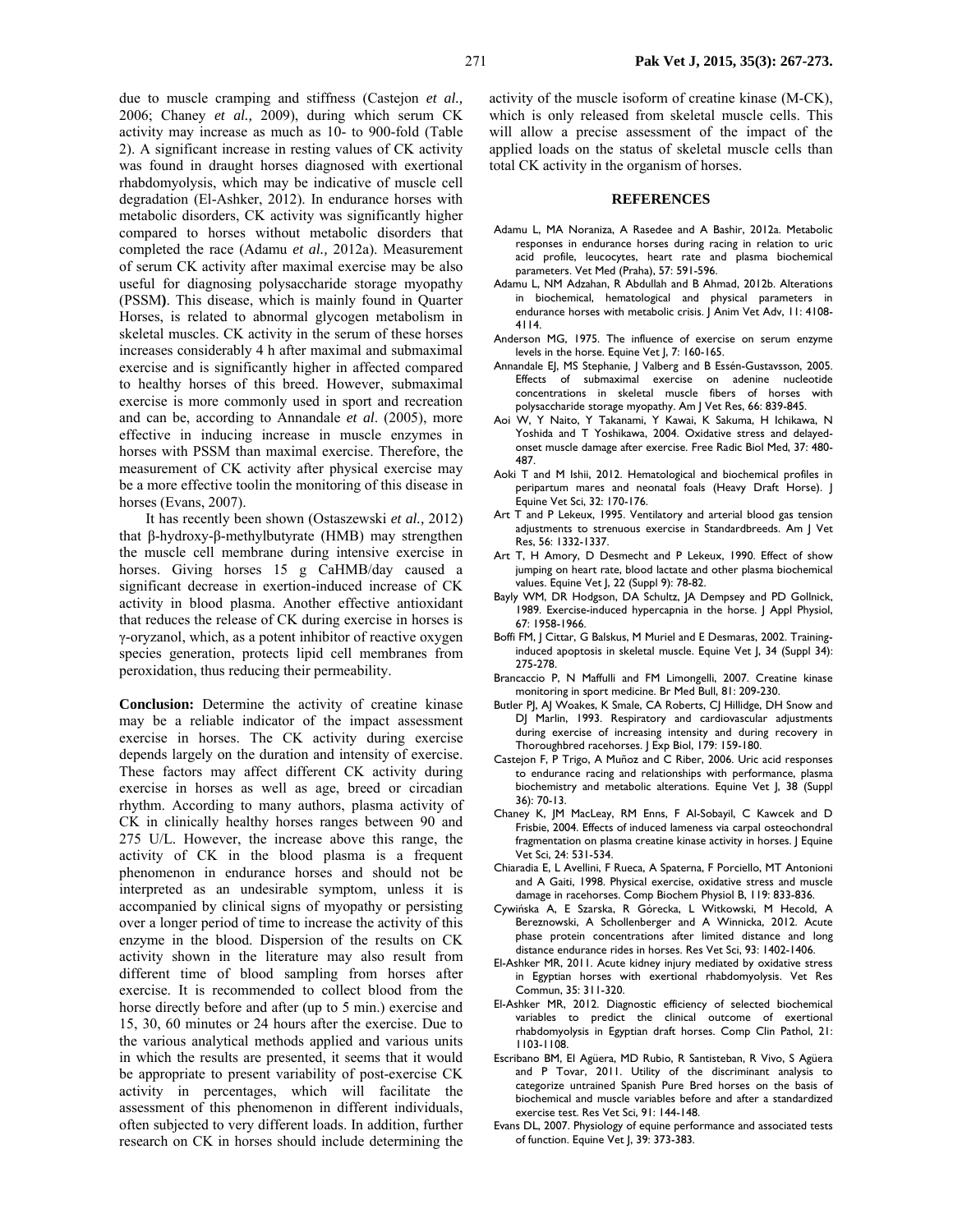Evans WJ, 2000. Vitamin E, vitamin C, and exercise. Am J Clin Nutr 72 (Suppl 2): 647-652.

- Fazio F, Assenza, F Tosto, S Casella, G Piccione and G Caola, 2011. Training and haematochemical profile in Thoroughbreds and Standardbreds: A longitudinal study. Livestock Sci, 141: 221-226.
- Gondin MR, NSB Foz, MC Pereira, JJ Flagliari, CAG Orozco, FHF D'Angelis, A Queiroz-Neto and GC Ferraz, 2013. Acute phase responses of different positions of high-goal (elite) polo Ponies. J Equine Vet Sci, 33: 956-961.
- Grzyb K and EF Skorkowski, 2008.Izoenzymy kinazy kreatynowej charakterystyka i funkcje w komórce. [Creatine kinase isoenzymes - characterization and functions in cell]. Postepy Biochem, 54: 274- 283 [in Polish].
- Gu J, DE Machugh, BA McGivney, SDE Park, LM Katz and EW Hille, 2010. Association of sequence variants in *CKM* (creatine kinase, muscle) and *COX4I2* (cytochrome c oxidase, subunit 4, isoform 2) genes with racing performance in Thoroughbred Horses. Equine Vet J, 42 (Suppl 38): 569-575.
- Hargreaves BJ, DS Kronfeld, JN Waldron, MA Lopes, LS Gay, KE Saker, WL Cooper, DJ Sklan and PA Harris, 2002. Antioxidant status of horses during two 80-km endurance races. | Nutr, 132: 1781-1783.
- Harris PA, DH Snow, TR Greet and PD Rossdale, 1990. Some factors influencing plasma AST/CK activities in thoroughbred racehorses. Equine Vet J, 22 (Suppl 9): 66-71.
- Harris PA, DJ Marlin and J Gray, 1998b. Plasma aspartate aminotransferase and creatine kinase activities in Thoroughbred racehorses in relation to age, sex, exercise and training. Vet J, 155: 295-304.
- Hill EW, SS Eivers, BA McGivney, RG Fonseca, J Gu, NA Smith, JA Browne, DE MacHugh, and LM Katz, 2010. Moderate and high intensity sprint exercise induce differential responses in *COX4I2*  and *PDK4* gene expression in Thoroughbred horse skeletal muscle. Equine Vet J, 42 (Suppl 38): 576-581.
- Hornemann T, S Kempa, M Himmel, K Hayeß, DO Fürst and T Wallimann, 2003. Muscle-type creatine kinase interacts with central domains of the M-band proteins myomesin and M-protein. J Mol Biol, 332: 877-887.
- Jackson MJ and SO O'Farrell, 1993. Free radicals and muscle damage. Br Med Bull, 49: 630-641.
- Jagrič MS, SA Nemec, P Zrimšek, P Kramarič, KV Kos, T Vovk and S Kobal, 2012. Plasma malondialdehyde, biochemical and haematological parameters in Standardbred horses during a selected field exercise test. Acta Veterinaria (Beograd), 62: 53-65.
- Janicki B, A Kochowicz, D Cygan-Szczegielniak and W Krumrych, 2013d. Wysiłkowa indukcja stresu oksydacyjnego u koni oraz antyoksydacyjna ochrona organizmu. [Strain induction of oxidative stress in horses and anti-oxidative protection of the organism]. Med Weter, 69: 213-218 [in Polish].
- Janicki B, A Kochowicz, M Buzała and W Krumrych, 2013b. Variability of selected biochemical parameters in young stallions during the 100-day performance test. J Equine Vet Sci, 33: 1136-1141.
- Janicki B, A Kochowicz, M Buzała and W Krumrych, 2013c. Variability of selected clinical and haematological indices in young stallions during 100-day performance test. Bull Vet Inst Pulawy, 57: 91-96.
- Janicki B and M Buzała, 2013a. The role of creatine in the organism of pigs and its effect on the quality of pork: a review. Ann Anim Sci, 13: 207-215.
- Jawor P, T Stefaniak, J Borkowski, M Przewoźny, H Wierzbicki and JH Swagemakers, 2007. Przydatność wybranych parametrów krwi w monitorowaniu prawidłowości treningu koni dyscypliny skoków przez przeszkody. [Utility of selected blood parameters in monitoring the accuracy of show jump-horse training]. Med Weter, 63: 213-218 [in Polish].
- Ji LL, 1999. Antioxidants and oxidative stress in exercise. Proc Soc Exp Biol Med, 222: 283-291.
- Jones JH, KE Longworth, A Lindholm, KE Conley, RH Karas, SR Kayar and CR Taylor, 1989. Oxygen transport during exercise in large mammals. I. Adaptive variation in oxygen demand. J Appl Physiol, 67: 862-870.
- Kanter MM, GR Lesmes, LA Kaminsky, J La Ham-Saeger and ND Nequin, 1988. Serum creatine kinase and lactate dehydrogenase changes following an eighty kilometer race. Eur J Appl Physiol, 57: 60-63.
- Kayar SR, H Hoppeler, SL Lindstedt, H Claassen, JH Jones, B Essen-Gustavsson and CR Taylor, 1989. Total muscle mitochondrial volume in relation to aerobic capacity of horses and steers. Pflugers Archiv Europ J Physiol, 413: 343-347.
- Kerr MG and DH Snow, 1991. Plasma enzyme activities in endurance horses. Equine Exerc Physiol, 3: 432-440.
- Kędzierski W, 2011. Correlation of plasma creatine kinase activity and glucose level in exercised Purebred Arabian horses. Med Weter, 67: 541-544.
- Kędzierski W, D Bergero and A Assenza, 2009. Trends of hematological and biochemical values in the blood of young race horses during standardized field exercise tests. Acta Veterinaria (Beograd), 59: 457-466.
- Kinnunen S, M Atalay, S Hyyppä, ALehmuskero, O Hänninen and N Oksala, 2005a. Effects of prolonged exercise on oxidative stress and antioxidant defense in endurance horse. J Sports Sci Med, 4: 415-421.
- Kinnunen S, S Hyyppä, J Lappalainen, N Oksala, M Venojärvi, C Nakao, O Hänninen, CK Sen and M Atalay, 2005b. Exercise-induced oxidative stress and muscle stress protein responses in trotters. Eur J Appl Physiol, 93: 496-501.
- Kruljc P, N Čebulj-Kadunc, R Frangež and A Nemec Svete, 2014. Changes in blood antioxidant, biochemical and haematological parameters in police horses on duty. Slov Vet Res, 51: 119-129.
- Krumrych W, 2007. The effect of physical exercise on oxygen metabolism of neutrophils and antioxidative potential of blood in horses. [Wpływ wysiłku fizycznego na metabolizm tlenowy neutrofilów oraz potencjał antyoksydacyjny krwi koni]. Ed. PIWet-PIB, Pulawy, Poland [in Polish].
- Krumrych W, 2010. Blood antioxidant defence in horses during physical exercise. Bull Vet Inst Pulawy, 54: 617-624.
- Lejeune JP, C Sandersen, D Votion, I Caudron, L Vander Heyden, T Franck, J Ceusters, A Mouithys-Mickalad, A Niesten, G de la Rebiere de Pouyade and D Serteyn, 2010. Effect of intensive exercise on plasmatic neutrophil elastase level in eventing and endurance horses. Equine Vet J, 42 (Suppl 38): 12-16.
- Lindner A, A Signorini, L Brero, E Arn, R Mancini and A Enrique, 2006. Effect of conditioning horses with short intervals at high speed on biochemical variables in blood. Equine Vet J, 38 (Suppl 36): 88-92.
- Lindner A, S Wäschle and HHL Sasse, 2012. Physiological and blood biochemical variables in horses exercising on a treadmill submerged in water. J Anim Physiol Anim Nutr, 96: 563-569.
- Lohmann K, 1934. Űber die enzymatische aufspaltung der kreatin phosphorsaure zugleich ein Beitragzum Chemismus der Muskelkontraktion. Biochem Z, 271: 264-277.
- Malinowski K, CL Betros, L Flora, CF Kearns, KH McKeever, 2002. Effect of training on age-related changes in plasma insulin and glucose. Equine Vet J, 34:147-153.
- Marlin DJ, K Fenn, N Smith, CD Deaton, CA Roberts, PA Harris, C Dunster and FJ Kelly, 2002. Changes in circulatory antioxidant status in horses during prolonged exercise. J Nutr, 132: 1622- 1627.
- McEwen SA and TJ Hulland, 1986. Histochemical and morphometric evaluation of skeletal muscle from horses with exertional rhabdomyolysis (tying-up). Vet Pathol, 23: 400-410.
- McLeish MJ and GL Kenyon, 2005. Relating structure to mechanism in creatine kinase. Crit Rev Biochem Mol Biol, 40: 1-20.
- Mei LS, BAF Mohamed, NM Adzahan and R Abdullah, 2010. Changes in blood parameters of endurance horses in 30-km training. 5<sup>th</sup> Proceedings of the Seminar in Veterinary Sciences, 5-8 January, 36-42.
- Milne DW, RT Skarda, AA Gabel, LG Smith and K Ault, 1976. Effects of training on biochemical values in Standardbred horses. Am J Vet Res, 37: 285-290.
- Muñoz A, C Riber, P Trigo, and F Castejón, 2012. Age- and genderrelated variations in hematology, clinical biochemistry, and hormones in Spanish fillies and colts. Res Vet Sci, 93: 943-949.
- Muñoz A, C Riber, P Trigo, C Castejón-Riber and FM Castejón, 2010. Dehydration, electrolyte imbalances and renin-angiotensinaldosterone-vasopressin axis in successful and unsuccessful endurance horses. Equine Vet J, 42 (Suppl 38): 83-90.
- Muñoz A, C Riber, R Santisteban, RG Lucas and FM Castejón, 2002. Effect of training duration and exercise on blood-borne substrates, plasma lactate and enzyme concentrations in Andalusian, Anglo-Arabian and Arabian breeds. Equine Vet J, 34 (Suppl 34): 245-251.
- Muñoz A, RGM Rodríguez, C Riber, P Trigo, M Gómez-Díez and F Castejón, 2013. Subclinical *Theileria equi* infection and rhabdomyolysis in three endurance horses. Pak Vet J, 33: 257-259.
- Nimmo MA and DH Snow, 1982. Time course of ultrastructural changes in skeletal muscle after two types of exercise. J Appl Physiol, 52: 910-913.